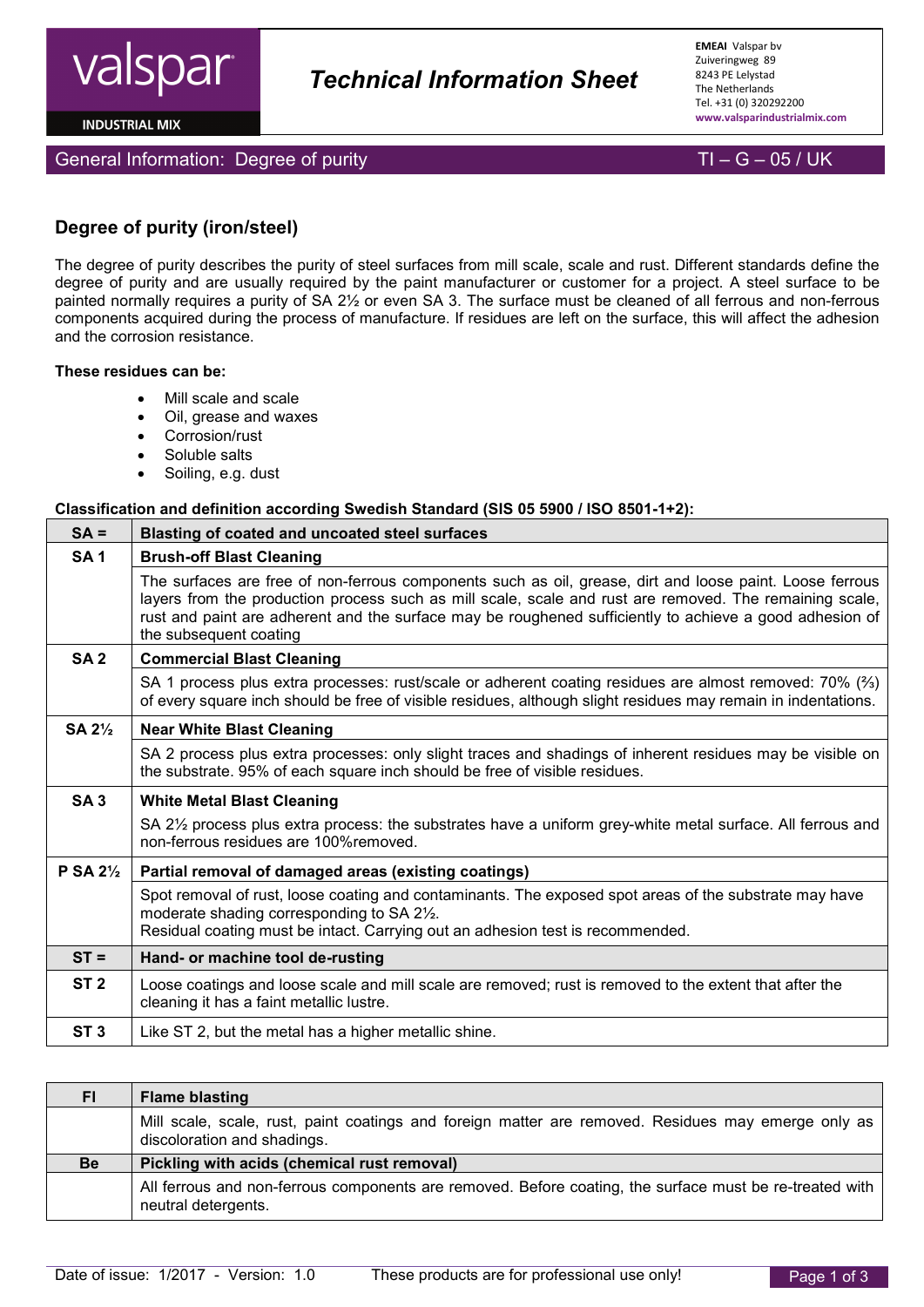

# *Technical Information Sheet*

**EMEAI** Valspar bv Zuiveringweg 89 8243 PE Lelystad The Netherlands Tel. +31 (0) 320292200 **www.valsparindustrialmix.com**

**INDUSTRIAL MIX** 

#### General Information: Degree of purity  $\overline{I}I - G - 05$  / UK





Blasted steel surfaces with at least SA 2½, that have been prepared and administered with the recommended coating materials and coating systems in accordance with the technical data sheets, offer up to four times longer protection.

Large impacts on the blasted steel surface: using the blasting technique can give a blast profile up to 100µm. For construction steel the profile is commonly between 25-60µm, and less commonly 80µm. Very good results can be achieved with sharp corundum. Ferrous and non-ferrous components and other types of contaminants are ideally removed and the blasted surface provides good adhesion with the subsequent corrosion resistant coating.

### **Standards**

The table below gives an overview of internationally recognized standards of surface preparation. The most used are: NACE (National Association of Corrosion Engineers), the Swedish standard for Europe (SIS 05 5900); SSPC (Steel Structures and Paint Council); and the British Standard (BS 4232). The German standard DIN 55928 and the ISO 8501- 1+2 are identical to the Swedish standard.